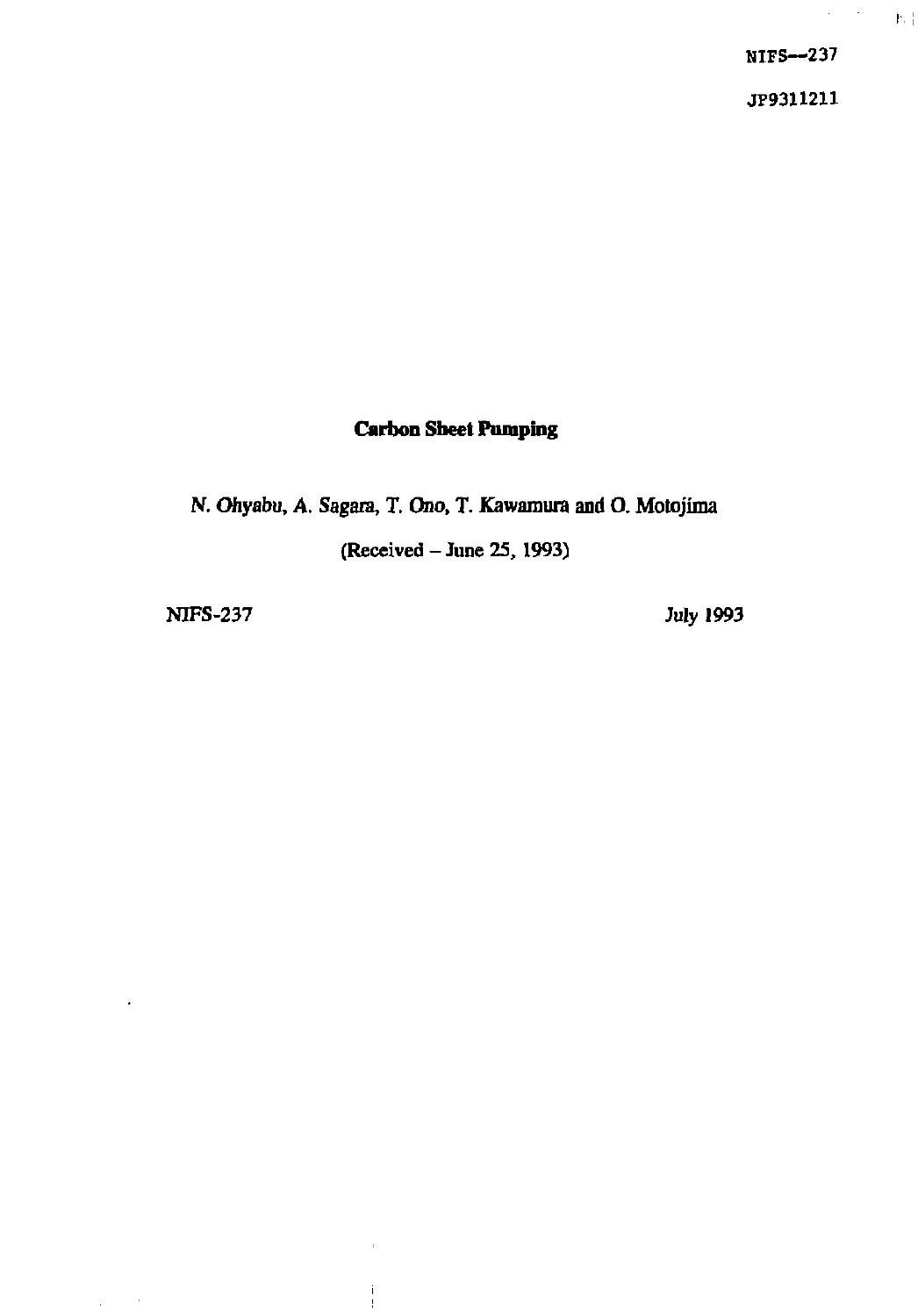**This report was prepared as a preprint of work performed as a collaboration research of the National Institute for Fusion Science (NIFS) of Japan. This document is intended for information only and for future publication in a journal after some rearrangements of its contents.** 

**Inquiries about copyright and reproduction should be addressed to the Research Infonnation Center, National Institute for Fusion Science, Nagoya 464-01, Japan.**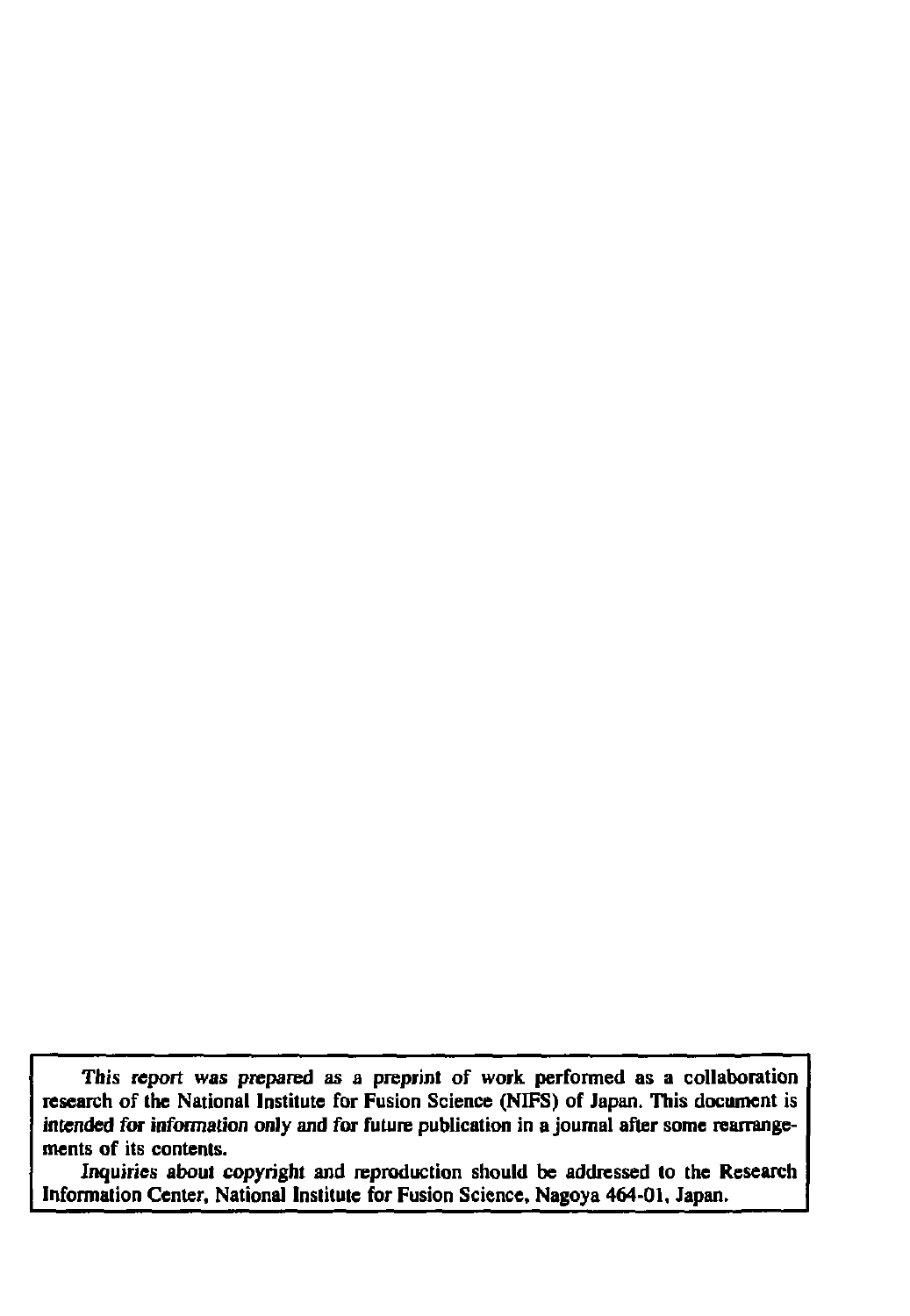## **CARBON SHEET PUMPING**

N. Ohyabu, A. Sagara, T. Ono\*, T. Kawamura, O. Motojima

National Institute for Fusion Science Nagoya, Japan \* Nagoya University

ABSTRACT. A new hydrogen pumping scheme has been proposed which controls recycling of the particles for significant improvement of the energy confinement in toroidal magnetic fusion devices. In this scheme, a part of the vacuum vessel surface near the divertor is covered with carbon sheets of a large surface area. Before discharge initiation, the sheets are baked up to 700  $\sim$  1000  $C^0$  to remove the previously trapped hydrogen atoms. After being cooled down to below  $\sim 200 \, \text{C}^{\circ}$ , the unsaturated carbon sheets trap high energy charge exchange hydrogen atoms effectively during a discharge and overall pumping efficiency can be as high as  $\sim$  50 %.

## **Keywords:**

carbon wall, hydrogen pumping, divertor, iecycling control, confinement enhancement, charge exchange,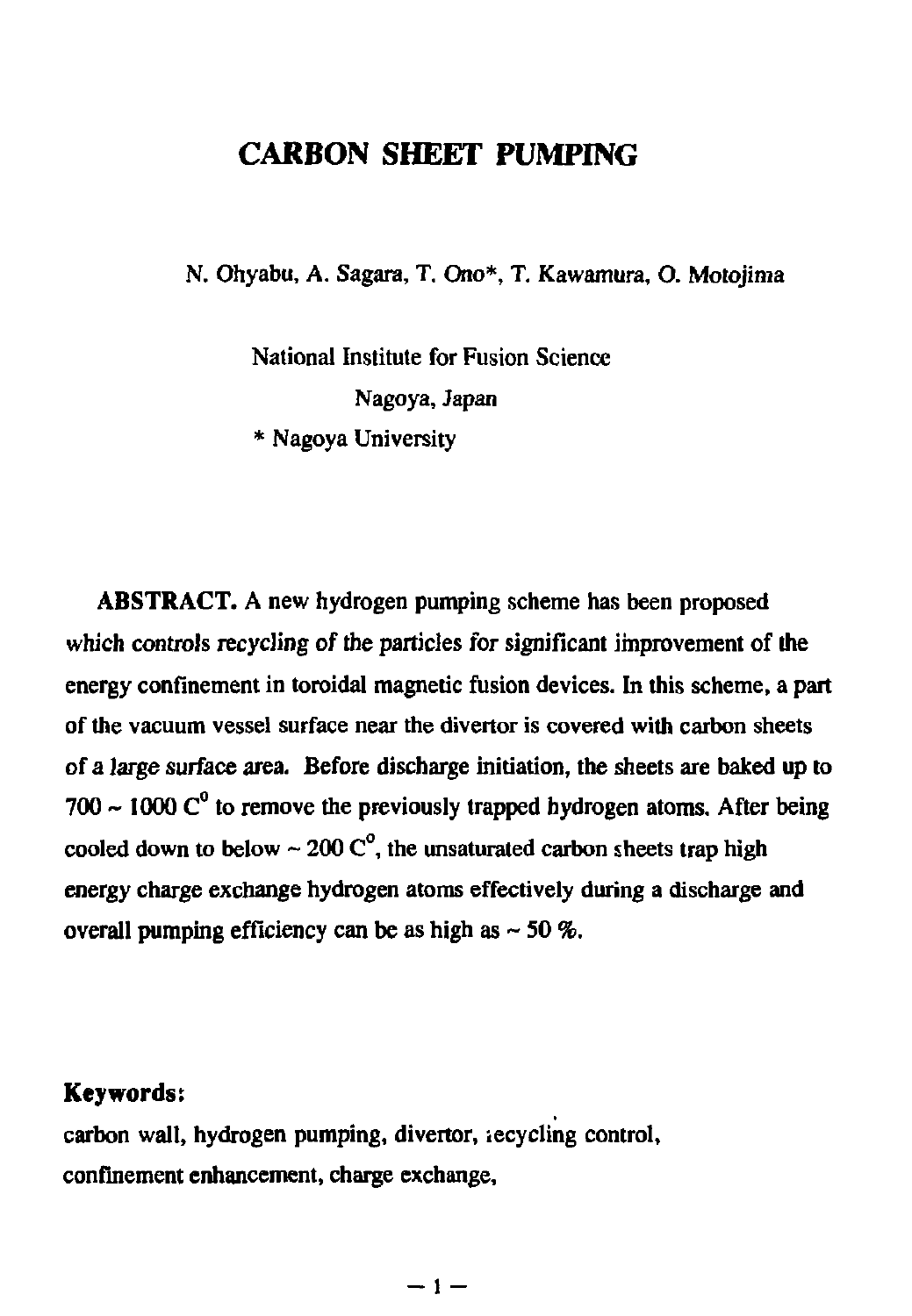Improvement of the energy confinement is the major issue in the magnetic fusion research. Several discharge modes with improved confinement have been achieved such as H-mode [1], supershot [2], pellet mode [3], counterbeam injection [4]. The common feature among these modes is lower recycling at the divertor plate or limiter, compared with non-improved discharges with comparable average densities. As the extreme operational mode of this type, N. Ohyabu has proposed high temperature divertor plasma operation [5,6], in which highly efficient pumping allows low recycling and hence high divertor plasma temperature of  $5 \sim 10$  keV. The resultant high edge temperature is expected to lead to a significant improvement in the core energy confinement. This operation requires highly efficient pumping of  $20 \sim$ 50 % which lasts during a discharge, i.e.,  $5 \sim 10$  seconds.

For this purpose, we have proposed a carbon sheet pumping scheme in which high energy charge exchange hydrogen atoms are implanted into the carbon sheets (two dimensionally weaved carbon composites) placed on the vacuum vessel. Overall pumping efficiency can be as high as  $\sim$  50 %. The idea originates from A. Sagara's proposal to a small tokamak program " carbon limiter with external heater". Normally a carbon surface is saturated with hydrogen atoms and thus has no further trapping of hydrogen. This saturation level, however, decreases with increasing temperature. Figure 1 shows saturated deposition profiles of hydrogen atoms at two different temperatures, 30  $C^{\circ}$  and 700  $C^{\circ}$  [7]. This means that most of hydrogen atoms in the saturated carbon surface at low temperature will be released easily when the surface is heated up to 700  $\mathbb{C}^{\circ}$ , otherwise difficult. Thus after this treatment, a "cold" carbon limiter becomes a good absorber of impinging hydrogen ions and will influence tokamak discharge performance. (The basic data on hydrogen trapping-desorption properties of carbon are to be published elsewhere [7]). Unfortunately this proposed experiment was not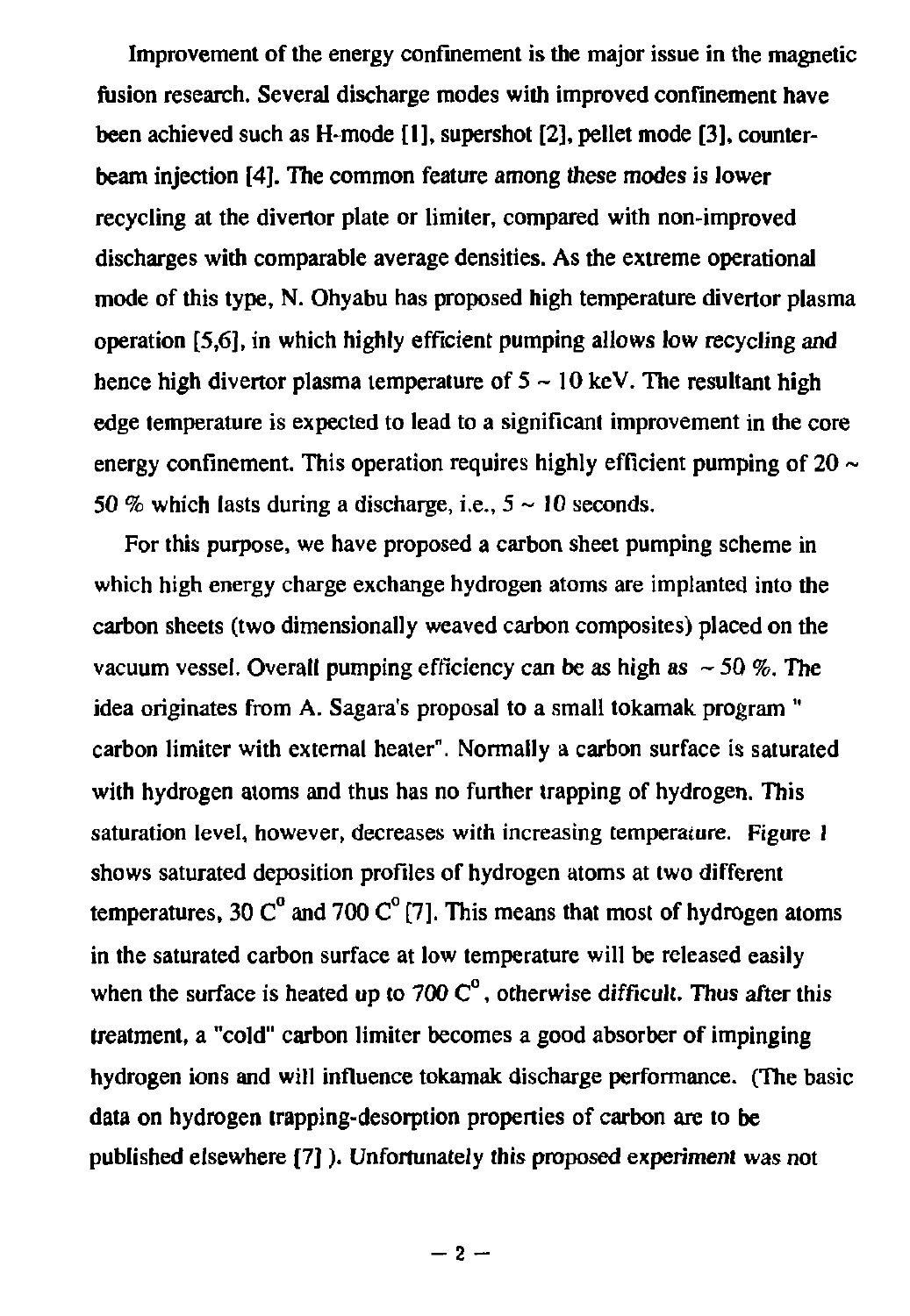**executed.** 

**The main drawback of this approach, if it is applied to large devices, is a short limited time of the pumping because the temperature of limiter or divertor plate surfaces exceeds ~ 700 C° very quickly. Instead of pumping plasma ions impinging on the small surface area of the divertor plate or limiter, carbon sheets which cover a significant portion of the vessel surface, as shown in Fig. 2., are used to trap charge exchange neutrals for hydrogen pumping, hi this case, surface temperature of the carbon sheets can be**  maintained below 200  $C^{\circ}$  (acceptably low temperature for this purpose) for  $\sim$ **10 seconds, typical discharge duration time for the present large devices. We have estimated pumping efficiency of this scheme for the DIII-D divertor geometry [9] shown in Fig. 2(a), using the DEGAS code [8]. Equal number of neutral hydrogen atoms are emitted from two inner and outer divertor legs and their movements are traced until they are ionized in the plasma or trapped by the carbon sheets placed on the lower half of the vessel surface. The dominant atomic processes of hydrogen neutrals in this estimation are ionization by plasma particles and charge exchange with plasma ions. The hydrogen trapping rate of carbon depends on the energy of the impinging hydrogen atoms. The pumping efficiency, defined by a fraction of the atoms emitted from the divertor legs being trapped by the sheets, increases with increasing edge plasma temperature, as shown in Fig.2(b). The efficiency can be as high as**  $\sim$  **50 % when the edge plasma temperature is greater than a few keV. High pumping efficiency at the high edge temperature is due to the fact that the ionization probability of neutral hydrogen particles relative to the charge exchange probability decreases with increasing plasma temperature. Furthermore, the hydrogen trapping rate of the carbon is high, close to 90 % at the incident energy greater than 1 keV. The pumping capacity is also high at high edge plasma temperature. This is because the average energy of the charge exchange hydrogen atoms is high and thus they penetrate deeply into**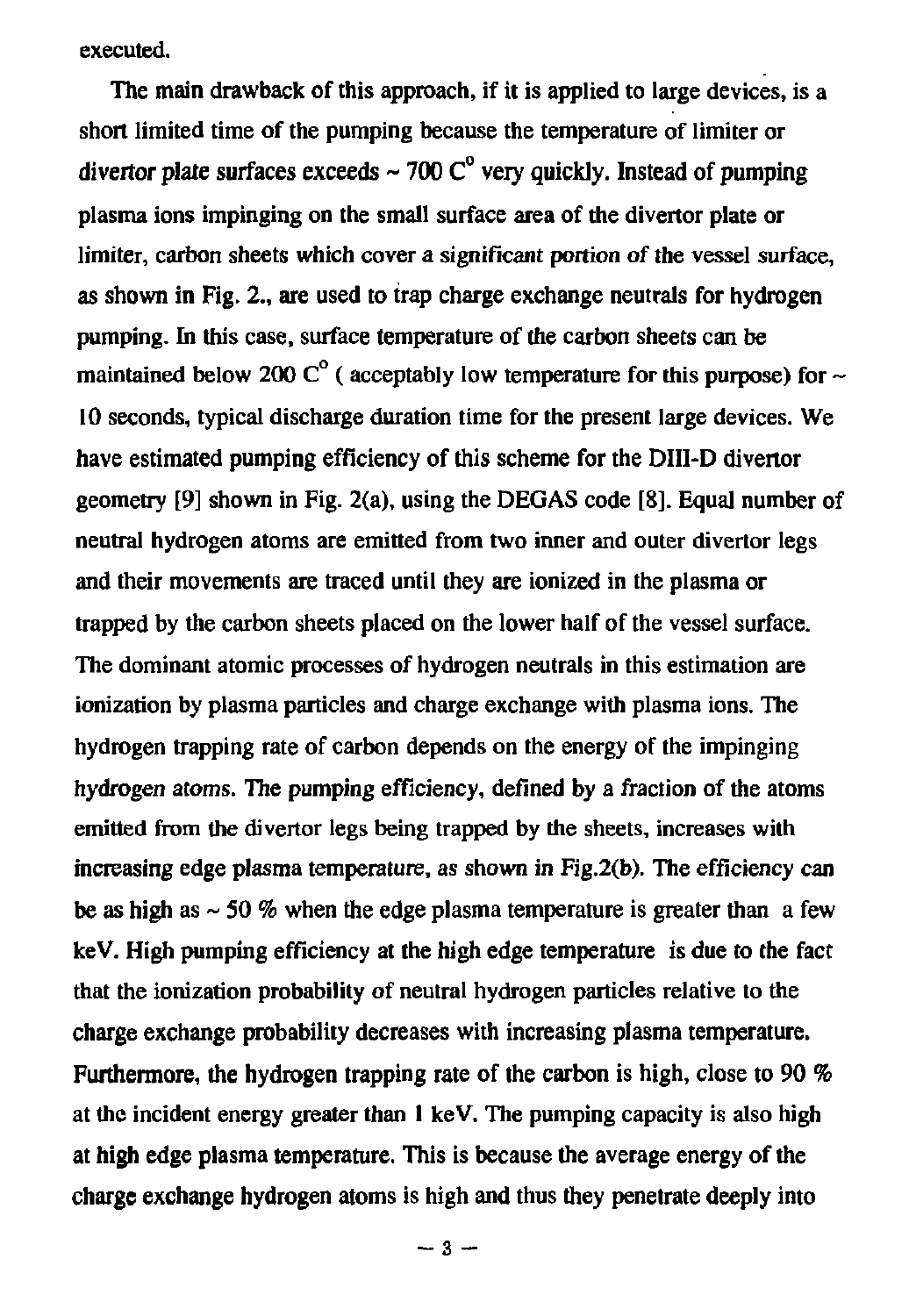the carbon sheets, thus increasing the width of the surface layer saturated with hydrogen atoms. Thus this pumping scheme is ideal for high temperature divertor operation.

The basic reason why carbon sheets are used instead of the conventional thick carbon tiles is purely technical reason. Baking thick tiles installed on the vessel, up to 700  $\sim$  1000 C<sup>°</sup> is a very difficult task. The sheets can be baked easily by a direct drive of current running through them. In this context, thinner ones are better. But its temperature needs to be below, e.g.,  $200 \, \text{C}^{\text{o}}$ for maintaining a good pumping capability during a discharge, requiring a few mm thickness for an expected charge exchange neutral particle heat flux. We are working to demonstrate technical feasibility of the carbon sheet in large toroidal devices, in particular in LHD [10,11]. Since the recycling control is the key for high plasma performance in the present large devices [12], the proposed carbon sheet pumping could become a powerful experimental tool for this purpose.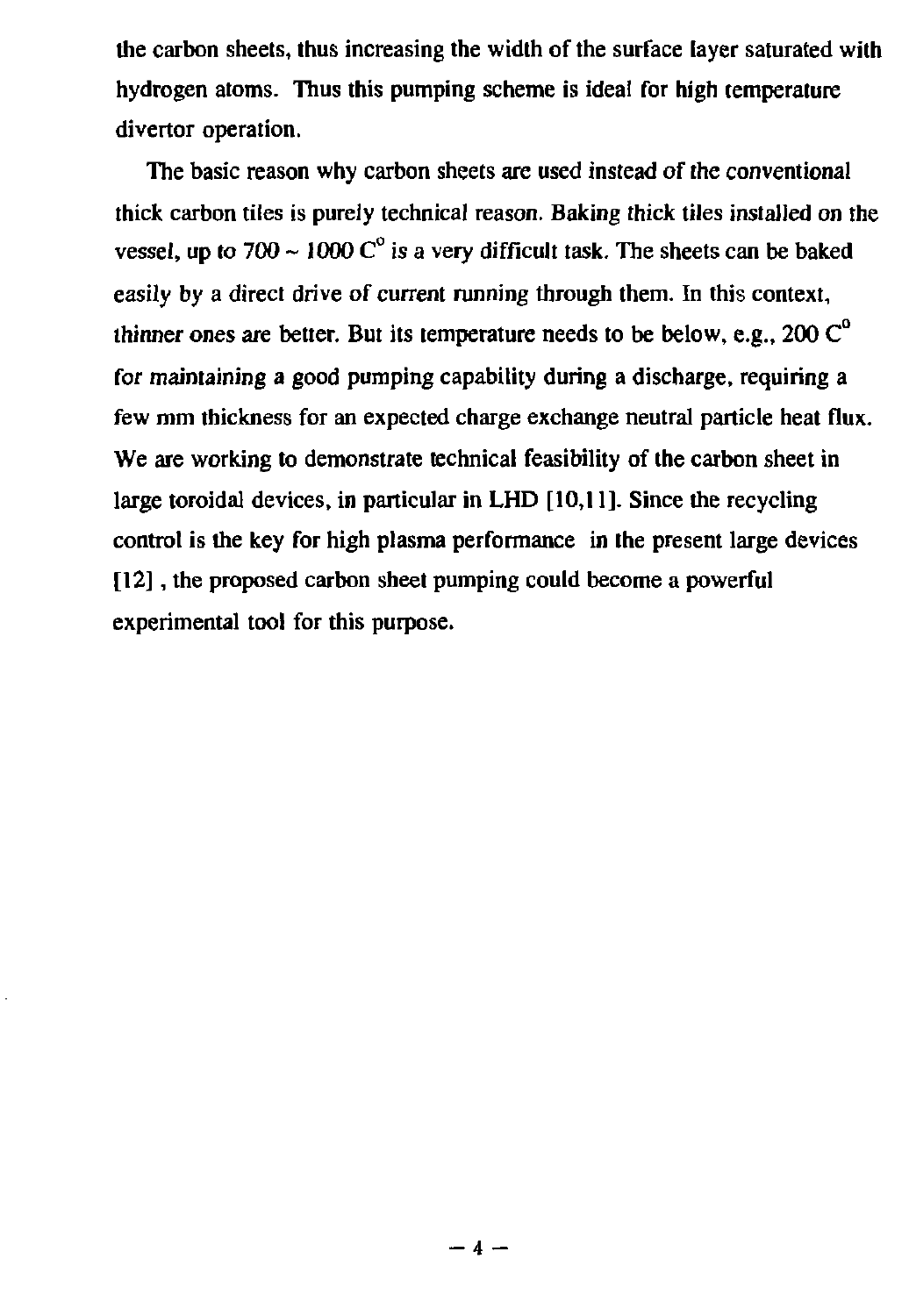#### **References**

- [1] WAGNER,F., BECKER.G., BEHRINGER.K., CAMPBELL.D., EBERHAGEN, K... et al. Phys. Rev. Lett. 53 (1984) 1453.
- [2] STRACHANJ.D., BITTER,M., RAMSEY, A.T., ZARNSTORFF,M.G, ARUNASALAM,V., et al., Phys. Rev. Lett. 58 (1987) 1004.
- [3] GREENWALD.M., GWINN,D., MILORA.S., PARKERJ., PARKER.R., et al., Plasma Physics and Controlled Nuclear Fusion Research 1984 ( Proc. 10th Int. Conf. London, 1884 ) Vol.1, IAEA, Vienna (1985) 45.
- [4] FUSSMANN.G., GRUBER.O., NIEDERMEYER,H., SOLDNER,F.X., STABLER.A., et al., Plasma Physics and Controlled Nuclear Fusion Research 1988 (Proc. 12th Int. Conf. Nice, 1888 ) Vol.1, IAEA, Vienna (1989) 145.
- [5] OHYABU.N., NODA.N., JI HANTAO, AKAO.H., AKAISHI, K., et al., J. Nucl. Mater. 196-198 (1992) 276.
- [6] OHYABU.N., YAMAZAKI.K., KATANUMAJ., JI.H., WATANABE, T., et al., in Plasma Physics and Controlled Nuclear Fusion Research 1992, IAEA-CN-56 / C-4-2.
- [7] SAGARA, A., to be published.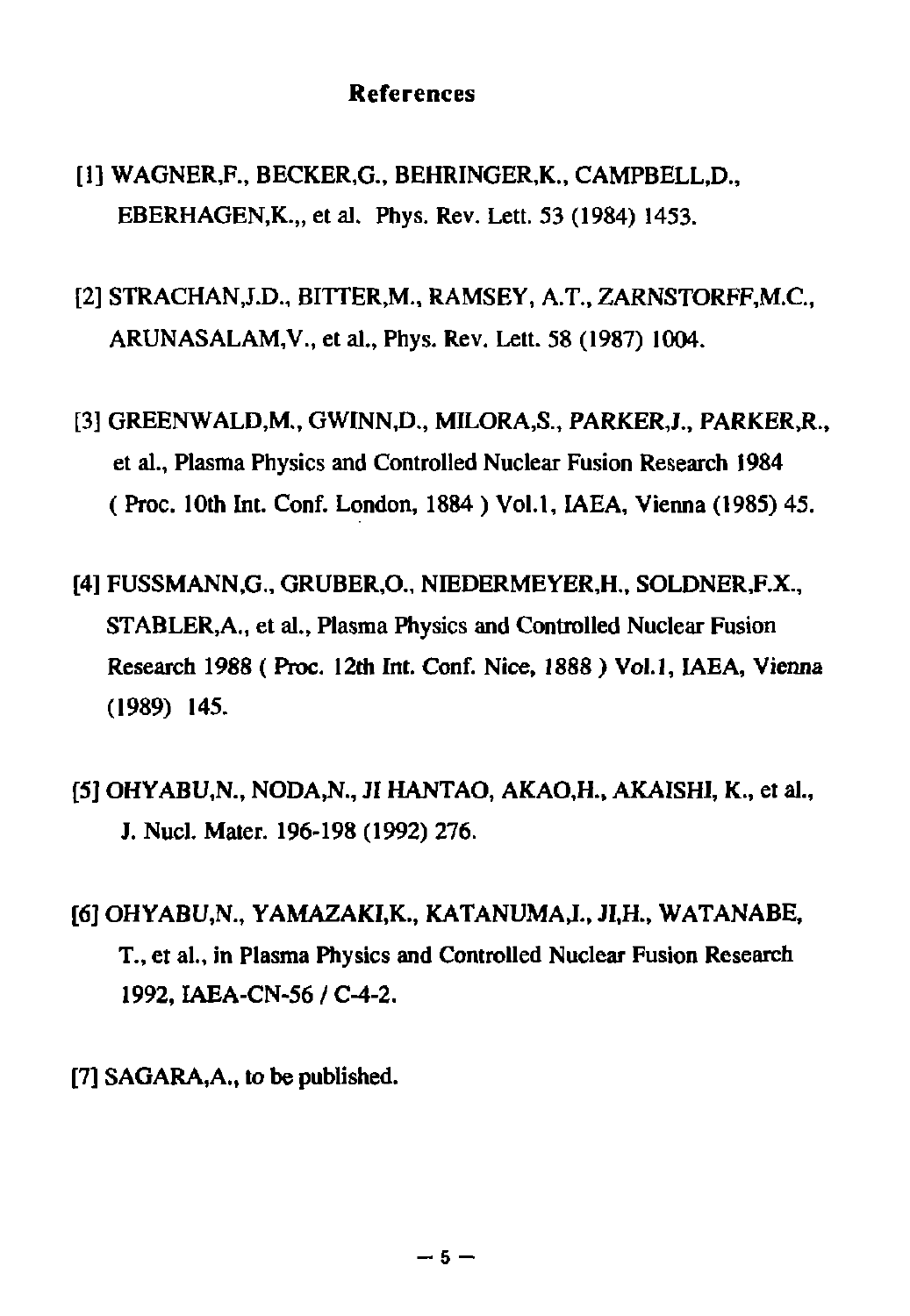[8] HEIFETZ.D., J. Comput. Phys. 42 (1982) 309.

# [9] ALLEN,S.L.,RENSINK,M.E.HILL,D.,N.,PERKINS,D.,E., JACKSON.G.L., ALI MAHDAVI,M., J. Nucl. Mater. 162-164 (1989) 80.

# [10] IIYOSHI.A., FUJIWARA, M., MOTOJIMA, O., OHYABU, N. and YAMAZAKI, Fusion Technology 17 (1990) 169.

- [II] MOTOJIMA.O., AKAISHI,K., FUJII.K., FUJIWAKA, S., IMAGAWA, S., et al., Fusion Engineering and Design 20 (1993) 3.
- [12] SHIMADA, M., in Plasma Physics and Controlled Nuclear Fusion Research 1992, IAEA-CN-56 / A-l-3.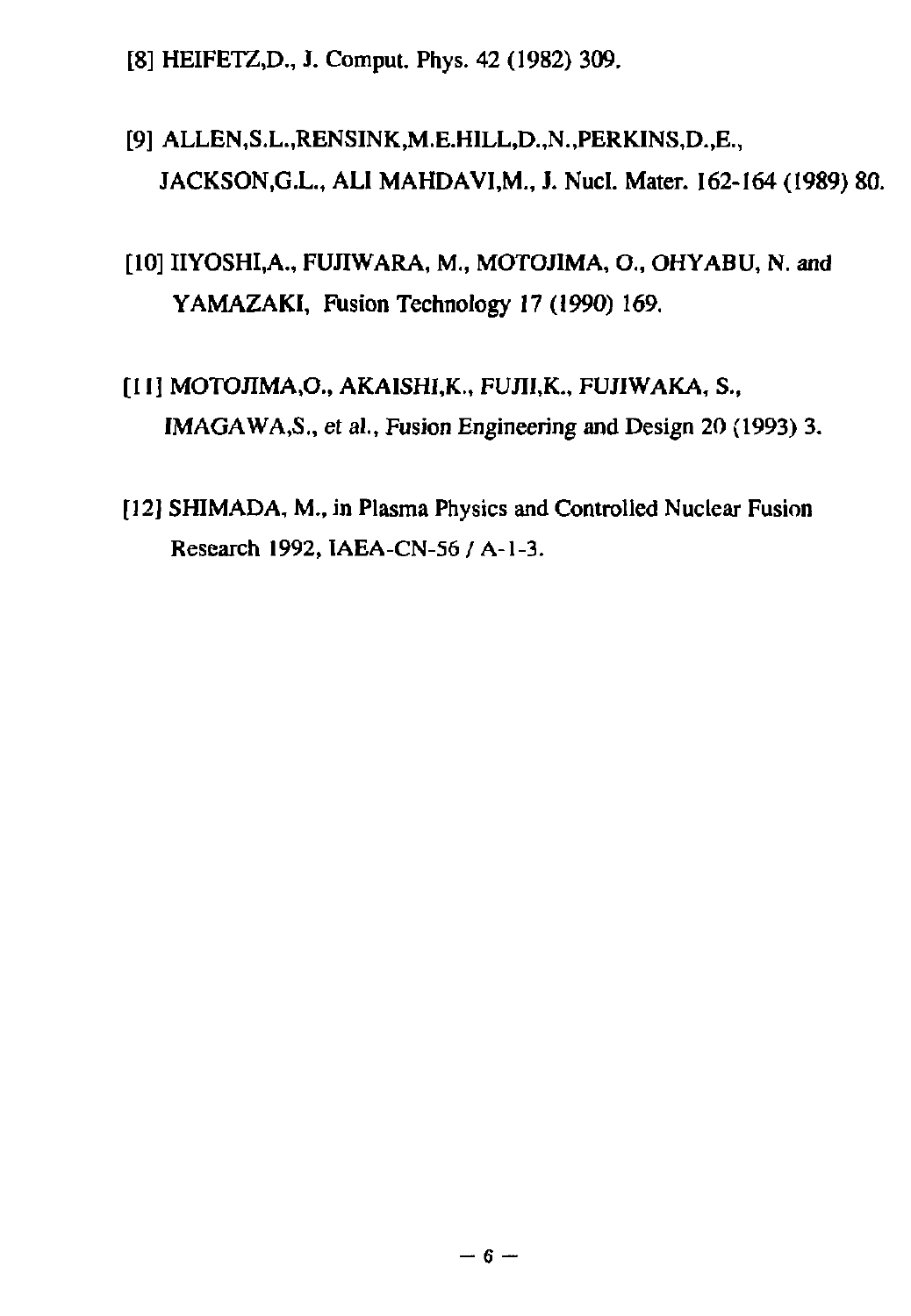#### **Figure Captions**

- Fig.1 Saturated depth profiles of deuterium at the graphite surface when 1.5 keV deuterium ions are injected. They are measured by ERD (Electric Recoil Detection) method with 1.5 MeV  $He<sup>+</sup>$  ions.
- Fig.2 Numerical estimation of the pumping efficiency of the carbon sheet.
	- (a) DIII-D divertor geometry [9] is used for the estimation.
	- (b) Pumping efficiency vs. Edge temperature. For simplicity, both ion and electron temperatures are assumed *to*  be the same (T) and uniform in the entire region including SOL or the divertor channel. The density in the SOL is assumed to be  $n_s$  =1.25 x 10<sup>1</sup> (T(eV))<sup>-1.5</sup> cm<sup>-3</sup>. The density in the core (n<sub>c</sub>) is 3.0 x  $10^{13}$  cm<sup>-3</sup> and the densities in region A and B are  $(n_c + 2 n_s) / 3$ ,  $(2 n_c + n_s) / 3$ , respectively.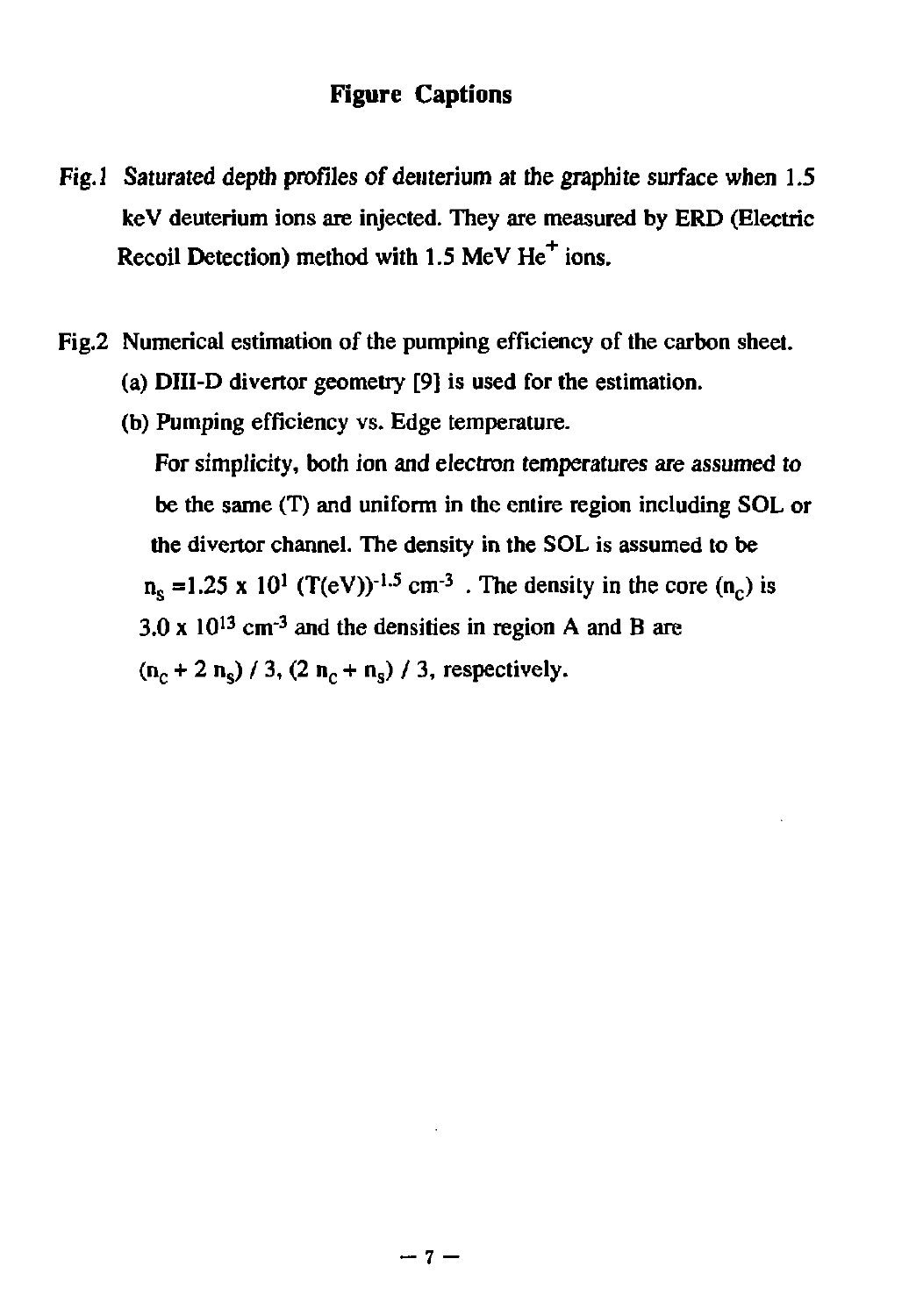





Fig. 2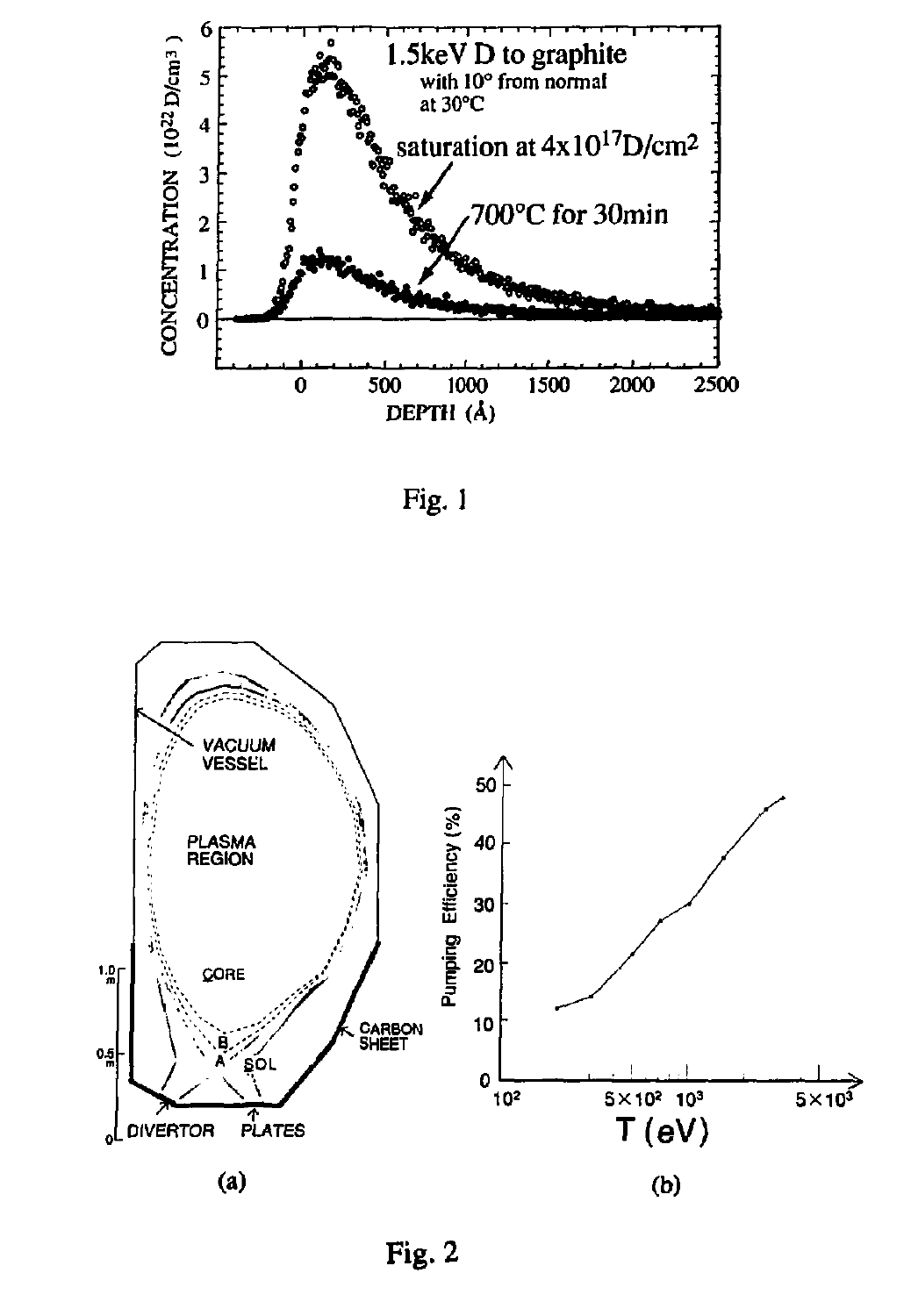### **Recent Issues of NIFS Series**

- **NIFS-186 S. Morila, H. Yamada, H. Iguchi, K. Adati, R. Akiyama, H. Arimoto, M. Fujiwara, Y. Hamada, K. Ida, H. Idei, O. Kaneko, K. Kawahata, T. Kawamoto, S. Kubo, R. Kumazavva, K. Matsuoka, T. Morisaki, K. Nishimura, S. Okamura, T. Ozaki, T. Seki, M. Sakurai, S, Sakakibaia, A. Sagara, C. Takahashi, Y. Takelri, H. Takenaga, Y. Taklta, K. Toi, K. Tsumori, K. Uohino, M. Ueda, T. Watari, I. Yamada,** *A Role of Neutral Hydrogen in CHS Plasmas with Reheat and Collapse and Comparison with JIPP T-IIU Tokamak Plasmas ;*  **Sep. 1992**
- **NIFS-187 K. loth, S.-l. Itoh, A. Fukuyama, M. Yagi and M. Azumi,** *Model of the L-Mode Confinement in Tokamaks;* **Sep. 1992**
- **NIFS-188 K. Itoh, A. Fukuyama and S.-l. Itoh,** *Beta-Limiting Phenomena in High-Aspect-Ratio Toroidal Helical Plasmas;* **Oct. 1992**
- **NIFS-189 K. Itoh, S. -I. Itoh and A. Fukuyama,** *Cross Field Ion Motion at Sawtooth Crash;* **Oct. 1982**
- **NIFS-190 N. Noda, Y. Kubota, A. Sagara, N. Ohyabu, K. Akalshi, H. Ji, O. Motojima, M. Hashiba, 1. Fujita, T. Hino, T. Yamashina, T. Matsuda, T. Sogabe, T. Matsumoto, K. Kuroda, S. Yamazaki, H. Ise, J. Adachl and T. Suzuki,** *Design Study on Divertor Plates of Large Helical Device (LHD)* **; Oct. 1992**
- **NIFS-191 Y. Kondoh, Y. Hosaka and K. Ishii,** *Kernel Optimum Nearly-Analytical Discretization (KOND) Algorithm Applied to Parabolic and Hyperbolic Equations* **: Oct. 1992**
- **NIFS-192 K. Itoh, M. Yagi, S.-l. Itoh, A. Fukuyama and M. Azumi,** *L-Mode Confinement Model Based on Transport-MHD Theory in Tokamaks;*  **Oct. 1992**
- **NIFS-193 T. Watari,** *Review of Japanese Results on Heating and Current Drive;* **Oct. 1992**
- **NIFS-194** *Y. Kondoh, Eigenfunclion for Dissipative Dynamics Operator and Attraclor of Dissipative Structure;* **Oct. 1992**
- **NIFS-195 T. Watanabe, H. Oya, K. Watanabe and T. Sato,** *Comprehensive Simulation Study on Local and Global Development of Auroral Arcs and Field-Aligned Potentials* **; Oct. 1992**
- **NIFS-196 T. Mori, K. Akalshi, Y. Kubota, O. Motojima, M. Mushiaki, Y. Funato and Y. Hanaoka,** *Pumping Experiment of Water on B and LaB6 Films*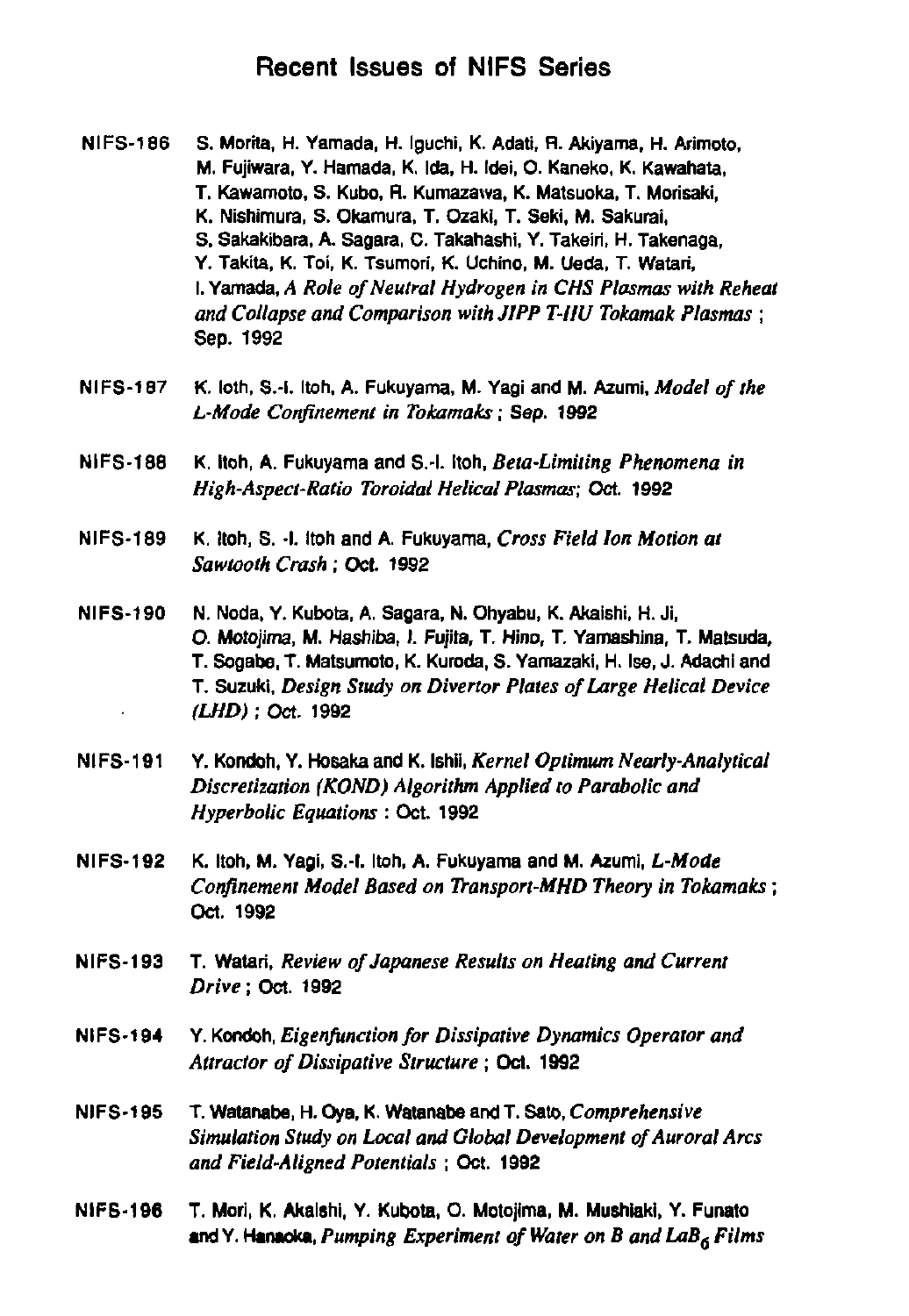*with Electron Beam Evaporator ;* Oct., 1992

- NIFS-197 T. Kato and K. Masai, *X-ray Spectra from Hinotori Satellite and Suprathermal Electrons;* Oct. 1992
- **NIFS-198 K. Toi, S. Okamura, H. Iguchi, H. Yamada, S. Morita, S. Sakakibara, K. Ida, K. Nishimura, K. Matsuoka, R. Akiyama, H. Arimoto, M. Fujiwara, M. Hosokawa, H. Idei, O. Kaneko, S. Kubo, A. Sagara, C. Takahashi, Y. Takeiri, Y. Takita, K. Tsumori, I. Yamada and H. Zushi,** *Formation ofH-mode Like Transport Barrier in the CHS Heliotron I Torsatron ;* **Oct. 1992**
- NIFS-199 M. Tanaka, *A Kinetic Simulation of Low-Frequency Electromagnetic Phenomena in Jnhnmogeneous Plasmas of Three-Dimensions;* Nov. 1992
- NIFS-200 K. Itoh, S.-l. Itoh, H. Sanuki and A. Fukuyama, *Roles of Electric Field on Toroidal Magnetic Confinement,* Nov. 1992
- NIFS-201 G. GnudiandT. Hatori, *Hamiltonian for the Toroidal Helical Magnetic Field Lines in the Vacuum;* Nov. 1992
- NIFS-202 K. Itoh, S.-l. Itoh and A. Fukuyama, *Physics of Transport Phenomena in Magnetic Confinement Plasmas;* Dec. 1992
- **NIFS-203 Y. Hamada, Y. Kawasumi H. Iguchi. A. Fujisawa, Y. Abe and**  M. Takahashi, *Mesh Effect in a Parallel Plate Analyzer,* Dec. 1992
- NI FS-204 T. Okada and H. Tazavra, *Two-Stream Instability for a Light Ion Beam -Plasma System with External Magnetic Field;* Dec. 1992
- **Nl FS-205 M. Osakabe, S. Itoh, Y. Gotoh, M Sasao and J. Fujita,** *A Compact Neutron Counter Telescope with Thick Radiator (Cotetra) for Fusion Experiment;* Jan. 1993
- NIFS-206 T. Yabeand F. Xiao, *Tracking Sharp Interface of Two Fluids by the CIP (Cubic-Interpolated Propagation) Scheme,* Jan. 1993
- NIFS-207 A. Kageyama, K. WatanabeandT. Sato, *Simulation Study ofMHD Dynamo: Convection in a Rotating Spherical Shell;* Feb. 1993
- NIFS-208 M. Okamoto and S. Murakami, *Plasma Heating in Toroidal Systems;*  Feb. 1993
- NIFS-209 K. Masai, *Density Dependence of Line Intensities and Application to Plasma Diagnostics;* Feb. 1993
- **Nl FS-210 K. Ohkubo, M. Hosokawa, S. Kubo, M. Sato, Y. Takita and T. Kuroda,**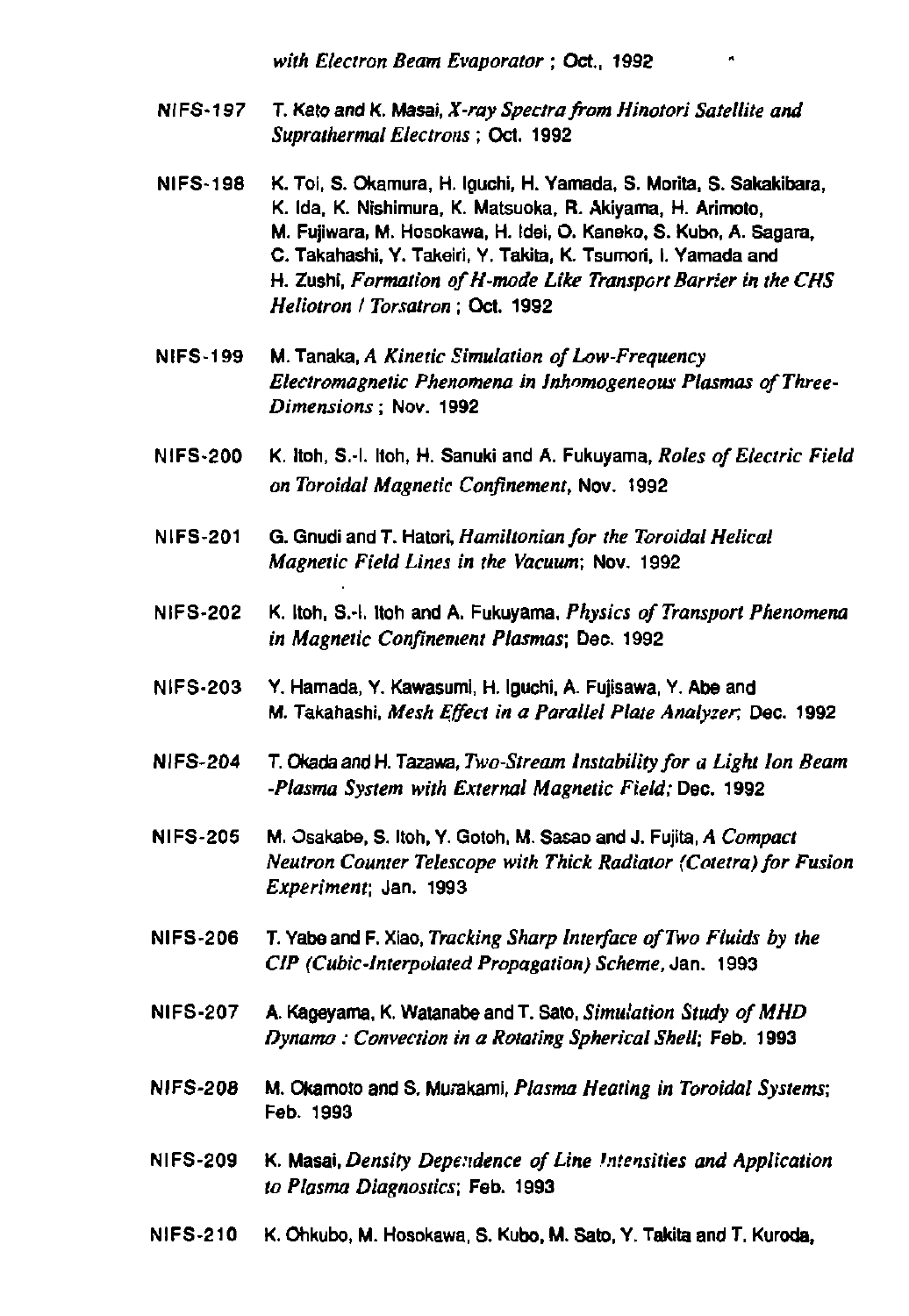*R&D of Transmission Lines for ECU System* **; Feb. 1993** 

- **NIFS-211 A. A. Shishkln, K. Y. Watanabe, K. Yamazakl, 0. Motojima, D. L Grekov, M. S. Smlrnova and A. V. Zolotukhln,** *Some Features of Particle Orbit Behavior in LHD Configurations;* **Mar. 1993**
- **NIFS-212 Y. Kondoh, Y. Hosaka and J.-L. Liang,** *Demonstration for Novel Selforganization Theory by Three-Dimensional Magnetohydrodynamic Simulation;* **Mar. 1993**
- **NIFS-213 K. Itoh, H. Sanukl and S.-l. Itoh,** *Thermal and Electric Oscillation Driven by Orbit Loss in Helical Systems;* **Mar. 1993**
- **NIFS-214 T. Yamagishi,** *Effect of Continuous Eigenvalue Spectrum on Plasma Transport in Toroidal Systems;* **Mar. 1993**
- **NIFS-215 K. Ida, K. Itoh, S.-I.ltoh, Y. Mlura, JFT-2M Group and A. Fukuyama,**  *Thickness of the Layer of Strong Radial Electric Field inJFT-2M Hmode Plasmas;* **Apr. 1993**
- **NIFS-216 M. Yagl, K, Itoh, S.-l. Itoh, A. Fukuyama and M. Azumi.** *Analysis of Current Diffusive Ballooning Mode;* **Apr. 1993**
- **NIFS-217 J. Guasp, K. Yamazaki and O. Motojima,** *Particle Orbit Analysis for LHD Helical Axis Configurations***; Apr. 1993**
- **NIFS-218 T. Yabe, T. ItoandM. Okazaki,** *Holography Machine HORN-} for Computer-aided Retrieve of Virtual Three-dimensional Image***; Apr. 1993**
- **NIFS-219 K. Itoh, S.-l. Itoh, A. Fukuyama, M. Yagl and M. Azumi,**  *Self-sustained Turbulence and L-Mode Confinement in Toroidal Plasmas* **; Apr. 1993**
- **NIFS-220 T. Watarl, R. Kumazawa, T. Mutoh, T. Sekl, K. Nishimura and F. Shlmpo,** *Applications of Non-resonant RF Forces to Improvement ofTokamak Reactor Performances Part I: Application of Ponderomotive Force ;* **May 1993**
- **NIFS-221 S.-l. Itoh, K. Itoh, and A. Fukuyama,** *ELMy-H mode as Limit Cycle and Transient Responses ofH-modes in Tokamaks;* **May 1993**
- **NIFS-222 H. Hojo, M. Inutake, M. Ichlmura, R. Katsumata and T. Watanabe,**  *Interchange Stability Criteria for Anisotropic Central-Cell Plasmas in the Tandem Mirror GAMMA 10 ;* **May 1993**
- **NIFS-223 K. Itoh, S.-l. Itoh, M. Yagl, A. Fukuyama and M. Azumi,** *Theory of Pseudo-Classical Confinement and Transmutation to L-Mode;* **May**